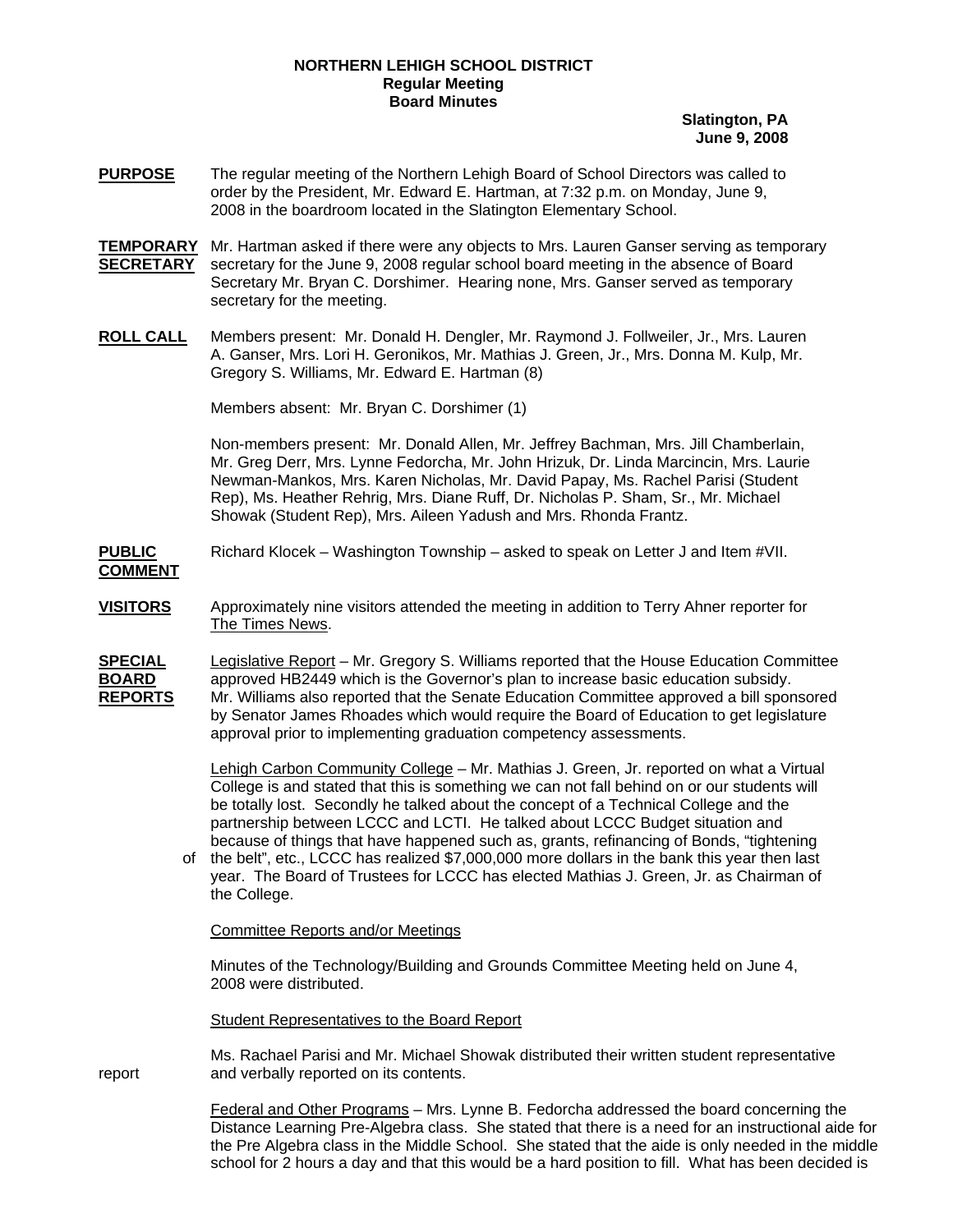| that<br>class                                               |                                                                                                                                                                                                                                                                                                                                                                                                                                                                                                                                                                                                                                                                                                                                                                                                                                                                                                                                                                                                                                                                                                                                                                                                                                                               | they will hire a fulltime instructional aide to work for 2 periods in the middle school Pre-Algebra                                                                                    |  |
|-------------------------------------------------------------|---------------------------------------------------------------------------------------------------------------------------------------------------------------------------------------------------------------------------------------------------------------------------------------------------------------------------------------------------------------------------------------------------------------------------------------------------------------------------------------------------------------------------------------------------------------------------------------------------------------------------------------------------------------------------------------------------------------------------------------------------------------------------------------------------------------------------------------------------------------------------------------------------------------------------------------------------------------------------------------------------------------------------------------------------------------------------------------------------------------------------------------------------------------------------------------------------------------------------------------------------------------|----------------------------------------------------------------------------------------------------------------------------------------------------------------------------------------|--|
| <b>SPECIAL</b><br><b>BOARD</b><br><b>REPORTS</b><br>(cont.) | and that person will then come to Slatington Elementary and work in intervention for the remainder<br>of the day. Cost for this position is \$13,900. Mrs. Fedorcha stated that Mrs. Nicholas had a<br>breakfast meeting with all pre-school and day care providers and gave them a tour of our<br>kindergarten and pre-school classroom. They talked about the core reading program, math<br>curriculum, RtI and behavior and expectations. It was a very positive experience that they hope to<br>continue. Mrs. Fedorcha introduced Mr. Shawn Green who talked about the "Healthy Farms,<br>Healthy Schools" Grant. Mrs. Nicholas wrote the grant. The grant was used to educate the<br>students about farms and healthy food. In order to receive the grant the school had to create a<br>partnership with local farms. Heidel Hollow Farms, Beylers Farm and Crystal Springs Dairy were<br>the farms that agreed to participate in the program. Mr. Green shared pictures from visits to these<br>farms via a power point presentation. Mrs. Fedorcha reported on the Science and Technology<br>Showcase that was held at Slatington Elementary School. She also shared pictures of the event<br>with the Board, as well as a news clip from channel 13. |                                                                                                                                                                                        |  |
|                                                             | Superintendent's Report - Dr. Nicholas P. Sham, Sr.                                                                                                                                                                                                                                                                                                                                                                                                                                                                                                                                                                                                                                                                                                                                                                                                                                                                                                                                                                                                                                                                                                                                                                                                           |                                                                                                                                                                                        |  |
|                                                             | Dr. Sham presented Rachael Parisi, senior student representative to the Board, with a thank<br>you gift from the Board for her years of service.                                                                                                                                                                                                                                                                                                                                                                                                                                                                                                                                                                                                                                                                                                                                                                                                                                                                                                                                                                                                                                                                                                              |                                                                                                                                                                                        |  |
|                                                             | Dr. Sham introduced Mrs. Yadush who addressed the Board with information about this<br>summers Governor's School program. She reported that there were 7 students who applied<br>to the Governor's School of which one was chosen to attend. Michael Showak will attend the<br>Governor's School of the Sciences which will be held at Carnegie Mellon. She further stated<br>that we are definitely encouraging our students to apply for this program but that it is a very<br>difficult school to get into.                                                                                                                                                                                                                                                                                                                                                                                                                                                                                                                                                                                                                                                                                                                                                |                                                                                                                                                                                        |  |
|                                                             | Dr. Sham introduced Mr. Derr who addressed the Board with information concerning the<br>Whiteboards. He stated that at the Buildings and Grounds meeting he was asked to get an<br>estimate on what the cost would be to the district for the purchasing of Whiteboards. It is<br>around \$15,000.00. He spoke with Mrs. Blank this morning who stated that this item is not<br>something that was budgeted for and she felt it would be a stretch to take this money out of<br>the construction funds. Mr. Derr does not know where this money will come from.                                                                                                                                                                                                                                                                                                                                                                                                                                                                                                                                                                                                                                                                                               |                                                                                                                                                                                        |  |
|                                                             | he does not know.                                                                                                                                                                                                                                                                                                                                                                                                                                                                                                                                                                                                                                                                                                                                                                                                                                                                                                                                                                                                                                                                                                                                                                                                                                             | Mrs. Kulp asked if we know how much money we have left at the end of the year that has not<br>been spent that we can put towards the purchase of the Whiteboards. Dr. Sham stated that |  |
| rolled                                                      | Mr. Green stated that he thought there was going to be hundreds of thousands of dollars that<br>was going to be left at the end of this years budget and he thought the money was to be<br>over into other funds. He does not think that this has been done yet and feels that there<br>should be some money there. Mr. Green strongly suggested that Mr. Derr go back into this<br>years budget and find the money for the purchasing of the Whiteboards.                                                                                                                                                                                                                                                                                                                                                                                                                                                                                                                                                                                                                                                                                                                                                                                                    |                                                                                                                                                                                        |  |
|                                                             | Dr. Sham stated that they will contact Mrs. Blank tomorrow.                                                                                                                                                                                                                                                                                                                                                                                                                                                                                                                                                                                                                                                                                                                                                                                                                                                                                                                                                                                                                                                                                                                                                                                                   |                                                                                                                                                                                        |  |
| Executive<br>Session                                        | Mr. Hartman stated that the Board was in executive session prior to tonight's meeting to<br>discuss personnel issues.                                                                                                                                                                                                                                                                                                                                                                                                                                                                                                                                                                                                                                                                                                                                                                                                                                                                                                                                                                                                                                                                                                                                         |                                                                                                                                                                                        |  |
| <u>PERSONNEL</u>                                            | Mr. Williams made a motion, which was seconded by Mrs. Geronikos, that the Board of<br>Education approves the following personnel items:                                                                                                                                                                                                                                                                                                                                                                                                                                                                                                                                                                                                                                                                                                                                                                                                                                                                                                                                                                                                                                                                                                                      |                                                                                                                                                                                        |  |
| Nomination<br>For                                           | Janet Bashore<br>Assignment:                                                                                                                                                                                                                                                                                                                                                                                                                                                                                                                                                                                                                                                                                                                                                                                                                                                                                                                                                                                                                                                                                                                                                                                                                                  | Peters Elementary 1 <sup>st</sup> grade teacher, replacing Sandra Jenkins                                                                                                              |  |
| Appointment-<br>Instructional<br>Salary                     | Salary:                                                                                                                                                                                                                                                                                                                                                                                                                                                                                                                                                                                                                                                                                                                                                                                                                                                                                                                                                                                                                                                                                                                                                                                                                                                       | who retired<br>\$46,300 (Step 5 Masters on the 2008-2009 CBA                                                                                                                           |  |
|                                                             | Effective:                                                                                                                                                                                                                                                                                                                                                                                                                                                                                                                                                                                                                                                                                                                                                                                                                                                                                                                                                                                                                                                                                                                                                                                                                                                    | Schedule)<br>August 20, 2008                                                                                                                                                           |  |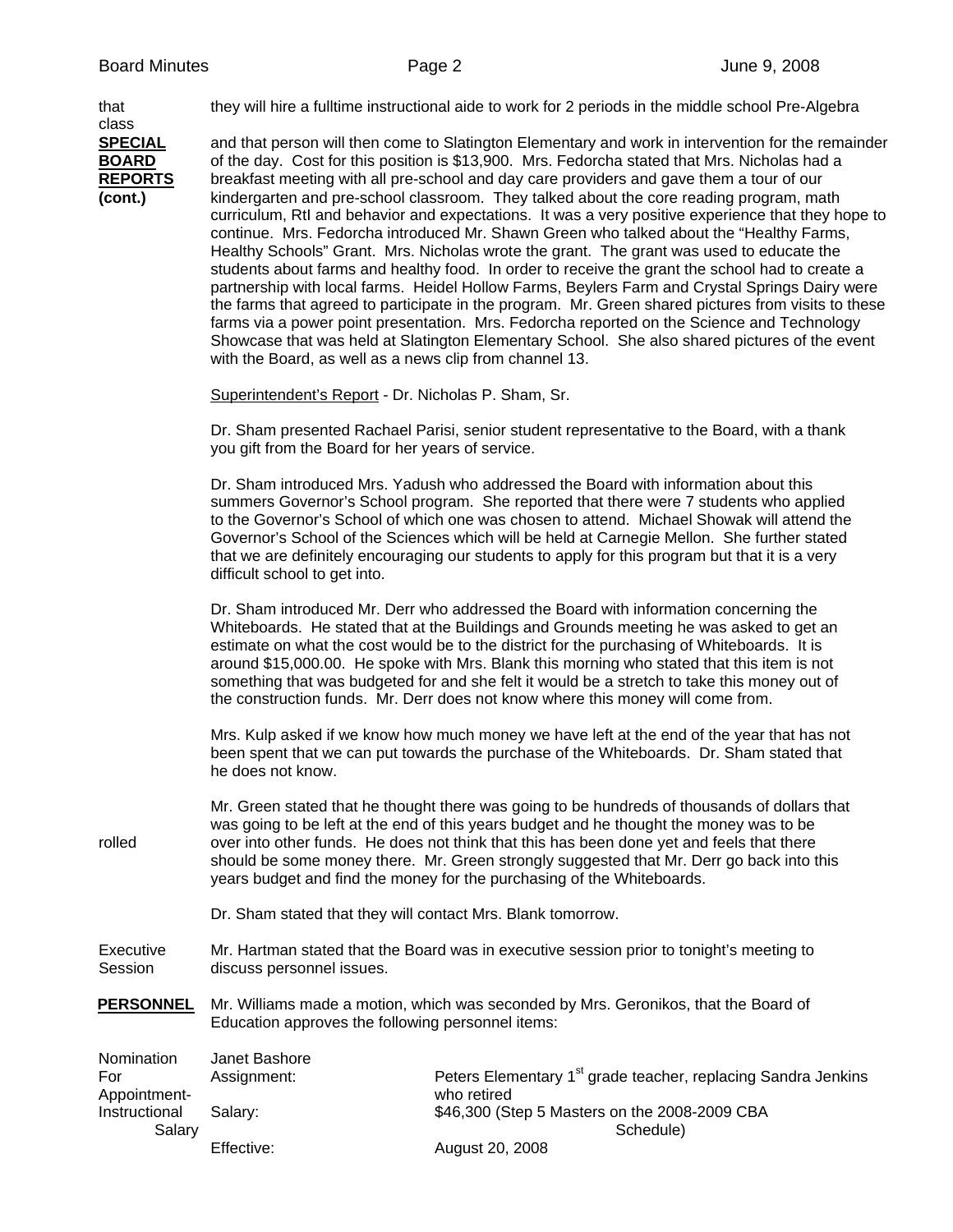| <b>PERSONNEL</b><br>(cont.)                    | Lisa Colicigno<br>Assignment:                                                                                                                                                                                                                                                                                                                                                                                                                                                  | Peters Elementary 2 <sup>nd</sup> grade teacher, replacing Jane Kutney<br>who retired                                                                                    |                                                                      |               |                                                                                                                                    |
|------------------------------------------------|--------------------------------------------------------------------------------------------------------------------------------------------------------------------------------------------------------------------------------------------------------------------------------------------------------------------------------------------------------------------------------------------------------------------------------------------------------------------------------|--------------------------------------------------------------------------------------------------------------------------------------------------------------------------|----------------------------------------------------------------------|---------------|------------------------------------------------------------------------------------------------------------------------------------|
|                                                | Salary:                                                                                                                                                                                                                                                                                                                                                                                                                                                                        | \$40,500 (Step 1 Bachelors on the 2008-2009 CBA Salary<br>Schedule)                                                                                                      |                                                                      |               |                                                                                                                                    |
|                                                | Effective:                                                                                                                                                                                                                                                                                                                                                                                                                                                                     | August 20, 2008                                                                                                                                                          |                                                                      |               |                                                                                                                                    |
|                                                | Jillian Mlynek<br>Assignment:                                                                                                                                                                                                                                                                                                                                                                                                                                                  | Gallagher who retired                                                                                                                                                    | Slatington Elementary 3 <sup>rd</sup> grade teacher, replacing Peggy |               |                                                                                                                                    |
|                                                | Salary:                                                                                                                                                                                                                                                                                                                                                                                                                                                                        | Schedule)                                                                                                                                                                | \$40,700 (Step 2 Bachelors on the 2008-2009 CBA Salary               |               |                                                                                                                                    |
|                                                | Effective:                                                                                                                                                                                                                                                                                                                                                                                                                                                                     | August 20, 2008                                                                                                                                                          |                                                                      |               |                                                                                                                                    |
| Co-<br>Curricular<br>Appointments<br>2008-2009 | <b>Camille Vernarr</b><br>Michelle Raber<br>Michelle Raber<br>Michelle Raber                                                                                                                                                                                                                                                                                                                                                                                                   | <b>Elementary Band Advisor</b><br>Middle School Fall Intramurals (Net Sports)<br>Middle School Winter Intramurals (CPR)<br>Middle School Spring Intramurals (Net Sports) | \$754.79<br>\$774.09<br>\$774.09<br>\$774.09                         |               |                                                                                                                                    |
| Family<br>Medical<br>Leave of<br>Absence       | Approve the request of Susan Heil, Peters Elementary teacher, to take a 12- Week<br>Family Medical Leave of Absence for the beginning of the 2008-2009 school year, effective<br>August 25, 2008. She will be using her accumulated sick days and upon exhaustion of<br>those days is requesting an unpaid leave of absence until the end of the second marking<br>period. She anticipates returning to her current teaching position on or about Monday,<br>January 26, 2009. |                                                                                                                                                                          |                                                                      |               |                                                                                                                                    |
|                                                | YEA:<br>Mr. Dengler, Mr. Follweiler, Mrs. Ganser, Mrs. Geronikos, Mr. Green, Mrs. Kulp,<br>Mr. Williams, Mr. Hartman (8)<br>NAY:<br>None $(0)$                                                                                                                                                                                                                                                                                                                                 |                                                                                                                                                                          |                                                                      |               |                                                                                                                                    |
| <b>CONFER-</b><br><b>ENCES</b>                 | Mrs. Geronikos made a motion, which was seconded by Mr. Williams, that the Board of<br>Education approves the following conference item:                                                                                                                                                                                                                                                                                                                                       |                                                                                                                                                                          |                                                                      |               |                                                                                                                                    |
|                                                | Heather Rehrig - National Autism Conference 2008 - August 4-8, 2008 - Pennsylvania State<br>University, State College, PA -Registration: \$125.00, Travel: \$156.00, Meals: \$100.00 - Total<br>Approximate Cost: \$381.00 - Funding: Psychologist Budget                                                                                                                                                                                                                      |                                                                                                                                                                          |                                                                      |               |                                                                                                                                    |
|                                                | Dawn Wadsworth - National Autism Conference 2008 - August 4-8, 2008 - Pennsylvania<br>State University, State College, PA - Registration: \$125.00, Travel: \$171.70, Meals:<br>\$90.00, Lodging: \$420.00 - Total Approximate Cost: \$806.70 - Funding: Psychologist<br><b>Budget</b>                                                                                                                                                                                         |                                                                                                                                                                          |                                                                      |               |                                                                                                                                    |
|                                                | YEA:<br>Mr. Dengler, Mr. Follweiler, Mrs. Ganser, Mrs. Geronikos, Mr. Green, Mrs. Kulp,<br>Mr. Williams, Mr. Hartman (8)<br>NAY:<br>None $(0)$                                                                                                                                                                                                                                                                                                                                 |                                                                                                                                                                          |                                                                      |               |                                                                                                                                    |
|                                                |                                                                                                                                                                                                                                                                                                                                                                                                                                                                                |                                                                                                                                                                          |                                                                      | <b>POLICY</b> | Mr. Follweiler made a motion, which was seconded by Mr. Green, that the Board of Education<br>approves the following policy items: |
| Student<br>Parent<br>Handbook<br>Changes       | Approve the changes to the Elementary School Student-Parent Handbook as presented.                                                                                                                                                                                                                                                                                                                                                                                             |                                                                                                                                                                          |                                                                      |               |                                                                                                                                    |
|                                                | Approve the changes to the Northern Lehigh High School Student-Parent Handbook as<br>presented.                                                                                                                                                                                                                                                                                                                                                                                |                                                                                                                                                                          |                                                                      |               |                                                                                                                                    |
|                                                | Approve the changes to the Northern Lehigh Middle School Student-Parent Handbook as<br>presented.                                                                                                                                                                                                                                                                                                                                                                              |                                                                                                                                                                          |                                                                      |               |                                                                                                                                    |
| Policy 707<br>List of                          | In accordance with School Board Policy #707, approve the list of organizations and their<br>appropriate group designation as presented by the Director of Support Services.                                                                                                                                                                                                                                                                                                    |                                                                                                                                                                          |                                                                      |               |                                                                                                                                    |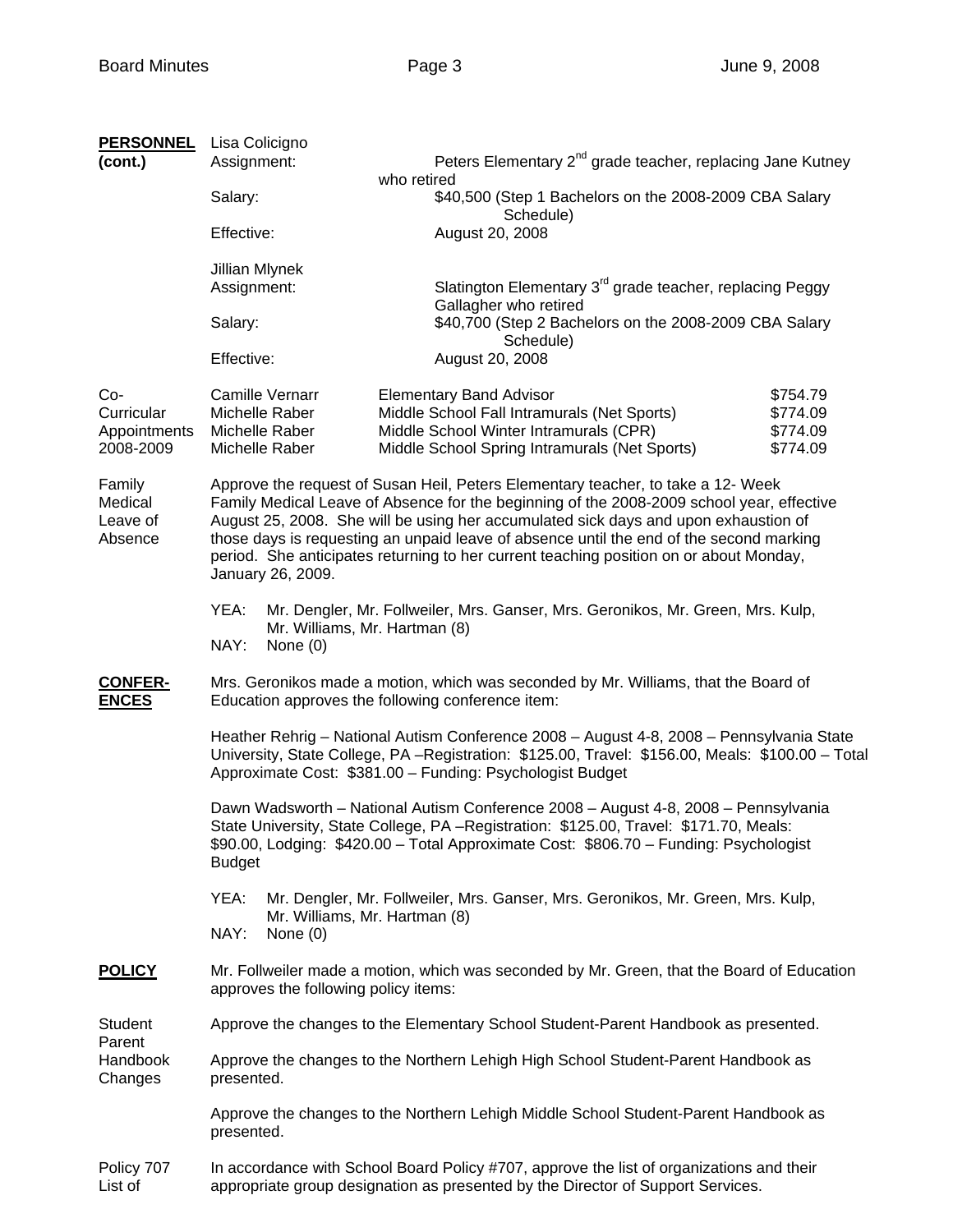## **Organizations**

| <b>POLICY</b><br>(cont.)<br><b>Student</b><br><b>Board</b><br>Represent-<br>ative | Approve Taylor Trapp as a Student Representative to the Board for the 2008-2009 school<br>year. Taylor has been elected as the junior representative to the board and will serve from<br>September 2008 through June 2009. Michael Showak will serve as the senior<br>representative to the board until June 2009.<br>YEA:<br>Mr. Dengler, Mr. Follweiler, Mrs. Ganser, Mrs. Geronikos, Mr. Green, Mrs. Kulp,<br>Mr. Williams, Mr. Hartman (8)<br>NAY:<br>None $(0)$                                                                                                                                                                                                                                                                                                                                                                                                                                                                                                         |
|-----------------------------------------------------------------------------------|------------------------------------------------------------------------------------------------------------------------------------------------------------------------------------------------------------------------------------------------------------------------------------------------------------------------------------------------------------------------------------------------------------------------------------------------------------------------------------------------------------------------------------------------------------------------------------------------------------------------------------------------------------------------------------------------------------------------------------------------------------------------------------------------------------------------------------------------------------------------------------------------------------------------------------------------------------------------------|
| <b>CURRIC-</b><br><b>ULUM</b><br><b>AND</b><br><b>INSTRUC-</b>                    | Mr. Dengler made a motion, which was seconded by Mr. Williams, that the Board of<br>Education approves the following curriculum and instruction item:                                                                                                                                                                                                                                                                                                                                                                                                                                                                                                                                                                                                                                                                                                                                                                                                                        |
| <u>TION</u><br>Scott<br>including Foresman<br>through Reading<br>was              | Approve the purchase of Scott Foresman Reading Street language arts core program,<br>reading and language arts books and resources for students and teachers in grades 3<br>6. This core language arts program is a continuation of the core reading program that                                                                                                                                                                                                                                                                                                                                                                                                                                                                                                                                                                                                                                                                                                            |
| <b>Street</b><br>Core<br>Program                                                  | purchased last year for students in kindergarten through second grade. The total cost of these<br>materials is \$96,759.03 and is from the general fund.                                                                                                                                                                                                                                                                                                                                                                                                                                                                                                                                                                                                                                                                                                                                                                                                                     |
|                                                                                   | YEA:<br>Mr. Dengler, Mr. Follweiler, Mrs. Ganser, Mrs. Geronikos, Mr. Green, Mrs. Kulp,<br>Mr. Williams, Mr. Hartman (8)<br>NAY:<br>None $(0)$                                                                                                                                                                                                                                                                                                                                                                                                                                                                                                                                                                                                                                                                                                                                                                                                                               |
| <u>OLD</u><br><b>BUSINESS</b><br>a                                                | Richard Klocek – Washington Township addressed the Board concerning the appointment of<br>a new superintendent. He is disappointed in the fact that we went through a great deal of time<br>and energy to advertise for public input, for people from the community to be apart of the<br>process, an application process looking for people to be involved and then we find out there is<br>superintendent brought on by the board when at many meetings that he attends the Board is<br>always looking for people to be involved. He stated that the Board wants people to attend the<br>meetings, parents and community members involved and when we show up and get involved,<br>you do not want us involved. He is extremely disappointed in that and just wanted to make his<br>feelings known. He stated that there are a lot of people in the community that want to be a part<br>of things and if the Board is looking for future input they better follow through. |
| many                                                                              | Mrs. Ganser stated that the Board did receive a list of applicants that expressed an interest and<br>the Board went down that list and contacted them to be involved. People from the community<br>attended numerous meetings in the evenings as well as Northern Lehigh staff members.<br>Obviously we can not have a hundred people in one room. The committee picked as<br>people as they could fit in the room, or at the table, and it was up to the Board to decide how<br>many people they wanted to have there. We had great representation from many different<br>areas of the community.                                                                                                                                                                                                                                                                                                                                                                           |
|                                                                                   | Mr. Shawn Green felt there was equal representation between the Board, community and staff.                                                                                                                                                                                                                                                                                                                                                                                                                                                                                                                                                                                                                                                                                                                                                                                                                                                                                  |
| from<br>in                                                                        | Mr. Derr addressed the board with items that were discussed at the Buildings and Grounds<br>meeting. He stated that he is in receipt of the signed lease agreement for the modular unit<br>NLYAA. He further stated that NLYAA is leasing the middle modular and the first modular was<br>previously used for storage of field hockey and soccer equipment and the district is interested<br>keeping that modular unit. He stated that it is going to cost approximately \$2,500 to renovate<br>one modular. He is proposing that the district purchase the material to renovate both modular's<br>for a total cost of \$5,000 and NLYAA will supply the labor to renovate both modular's. The<br>renovations will be completed by the first day of school.                                                                                                                                                                                                                  |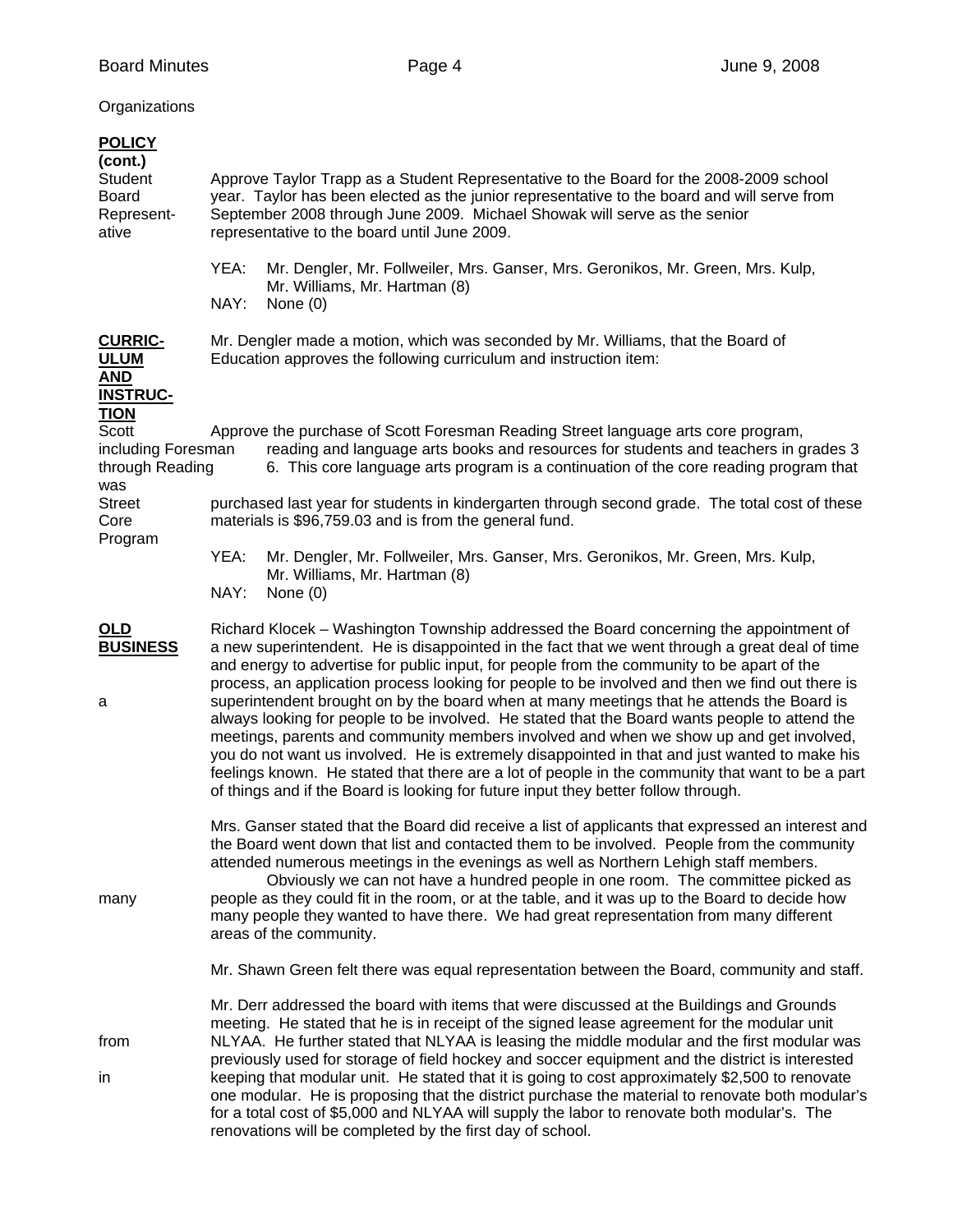Mr. Follweiler made a motion, which was seconded by Mr. Green, that the Board of Education approve to purchase the material to renovate 2 modular units located behind the Middle School at a cost of \$5,000 and NLYAA will supply the labor.

## **OLD** YEA: Mr. Dengler, Mr. Follweiler, Mrs. Ganser, Mrs. Geronikos, Mr. Green, Mrs. Kulp, **BUSINESS** Mr. Williams, Mr. Hartman (8)<br>(cont.) MAY: None (0) **(cont.)** NAY: None (0)

Mr. Derr stated that we have entered into an agreement with J&T Painting out of Baltimore, MD to paint the high school gym. In the bid packet they are required to supply Criminal History, Child Abuse and FBI Finger Printing to be done prior to them coming into the district. The Criminal History and Child Abuse clearances are complete, however, they are out of state working currently and they are not able to get here for the finger printing. There will be no students in the building while they are there painting so Mr. Derr is asking that we waive the FBI Finger Printing Clearance that was originally asked for in the Bid packet. PDE stated that since they are not going to be in direct contact with students that the district can do that if the Board chooses.

Mr. Williams made a motion, which was seconded by Mrs. Ganser, that the Board of Education approve to waive the needing of FBI Finger Printing for employees of J&T Painting who will be performing the painting of the high school gymnasium.

YEA: Mr. Dengler, Mr. Follweiler, Mrs. Ganser, Mrs. Geronikos, Mr. Green, Mrs. Kulp, Mr. Williams, Mr. Hartman (8)

NAY: None (0)

Lastly, Mr. Derr stated that there is a problem with one of the servers in the annex. They feel it is due to the high temperature in the room. He stated that he used a data logging thermometer to log the temperature in the room. On Friday the data showed that it was 98.9º degrees as a high and 93º degrees as a low in that room. Mr. Hrizuk contacted Mr. Derr about the temperature in that room on Friday and stated that this is not acceptable and it will cause server problems so the district rented a piece of equipment to keep the temperature down in that room. Data on the thermometer showed between 82º and 84º for Saturday, Sunday and Monday. They discussed what they could do in the long term at Buildings and Grounds. Mr. Derr received one quote for \$6,500 for a split system which means it will hang on the wall in the annex and the condenser will sit on the roof. He further stated that we would need approximately 3 tons of cooling in that room to bring it down to about 70º. Currently there is about a ton and a half of cooling and the room is down to 82º so he feels the 3 tons will make it comfortable in that room for the equipment. The second quote he received is for \$10,000 and the problem is he is not sure if the \$6,500 included the pitch pocket on the roof and the electrical. He is not sure and he did not have sufficient time to come up with an adequate number. He stated that anything over \$10,000 would have to be bid. He is looking for direction from the Board. He feels that we can do it with three quotes but he is looking for a not to exceed number from the Board to move forward. Mr. Hrizuk stated that the server costs in excess of \$100,000.

Mr. Williams made a motion, which was seconded by Mr. Green, that the Board of Education approves to purchase a cooling system at a cost not to exceed \$10,000.

- YEA: Mr. Dengler, Mr. Follweiler, Mrs. Ganser, Mrs. Geronikos, Mr. Green, Mrs. Kulp, Mr. Williams, Mr. Hartman (8)
- NAY: None (0)

Mrs. Geronikos asked for a status on the malfunctioning air conditioning system at Peters.

Mr. Derr stated that we have one unit that has a refrigerant leak in it as well as an expansion valve issue. Elliot Lewis has ordered the valve but it was the wrong valve. The correct valve has been ordered.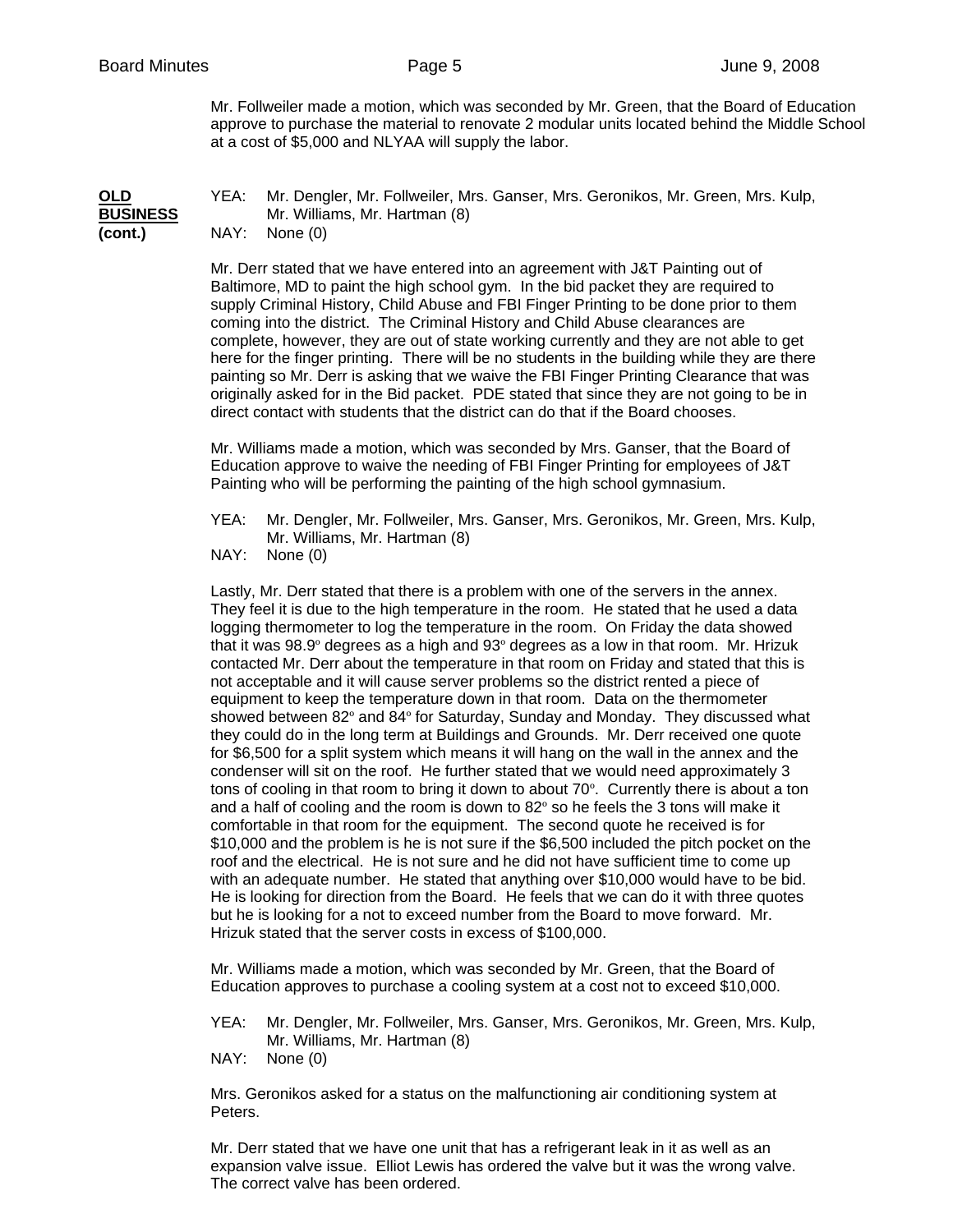Mrs. Geronikos asked about the students and the last few days of school when it is going to be so hot.

Mrs. Nicholas stated that the students have been moved to other places in the building. **FINANCIAL** Mr. Dengler made a motion, which was seconded by Mr. Follweiler, that the Board of Education approves the following financial items:

Financial Approve the Following Financial Reports: **Reports** 

> General Fund month of May NLMS Activities Account month of May NLHS Activities Account month of April

- Payment Approve the Following List of Bills: Of Bills General Fund months of May Cafeteria Fund month of May Athletic Fund month of May Refreshment Stand Fund month of May Capital Projects Fund month of May
- Ehrlich Pest Approve renewal of a service agreement with Ehrlich Pest Control for pest control service at all Control 4 buildings in the amount of \$3,320.00. This reflects a \$128.00 increase over the previous Agreement year's fee.
- Altronics Approve renewal of a service agreement with Altronics Security Systems for monitoring of Security burglar alarm system and recorded openings/closings for the 6 locations in the amount of Service \$2,773.06. This reflects an \$81.00 increase over the previous year's fee. Agreement
- Simplex- Approve renewal of a service agreement with SimplexGrinnell for monitoring of fire alarm Grinnell systems at all 5 buildings in the amount of \$2,096.00. This reflects a \$90.00 increase over the Service previous year's fee. Further approve SimplexGrinnell for annual inspections of fire alarm Agreement systems at all 5 buildings in the amount of \$5,676.00. This reflects an \$89.00 increase over the previous year's fee. Total cost for all services from SimplexGrinnell for the 2008-2009 school year total \$7,772.00.
- Miller & Sons Approve the contract with J. Miller and Sons, Inc. for environmental consulting (AHERA, Right-Environmental to-Know, MSDS, and IAQ Testing) to include all buildings in the amount of \$6,500.00. This Consulting reflects a \$250.00 decrease over the previous year's fee.

Cal First Approve the lease of computers and equipment for the Slatington Elementary School Computer Classrooms and Computer Lab 2 and the Distance Learning Lab in the High School from Lease California First Leasing Corporation 18201 Von Karman Avenue, Suite 800 Irvine, CA 92612 for Agreement \$61,336.00 per year with a lease term of 36 months and a one (\$1) dollar buyout option at end of the lease.

ASG Corp Authorize administration to enter into an agreement with ASG Corp. of Walnutport for the Installation installation of the Simplex Fire Alarm Systems at the Slatington Elementary School Annex and Simplex Fire the Maintenance Shop at a cost of \$6,243.00. Alarm System

MS Closed Authorize administration to enter into an agreement with CSI of Allentown for Closed Circuit TV Circuit TV System Upgrade for the Middle School at a cost of \$54,225.00. Upgrades

MS & SE Authorize administration to purchase Whiteboards for the Middle School and Slatington Whiteboards Elementary in an amount not to exceed \$15,000.00.

NLYAA Authorize administration to enter into an agreement with Northern Lehigh Youth Athletic Modular Unit Association for rental of storage space in modular unit located at the Middle School in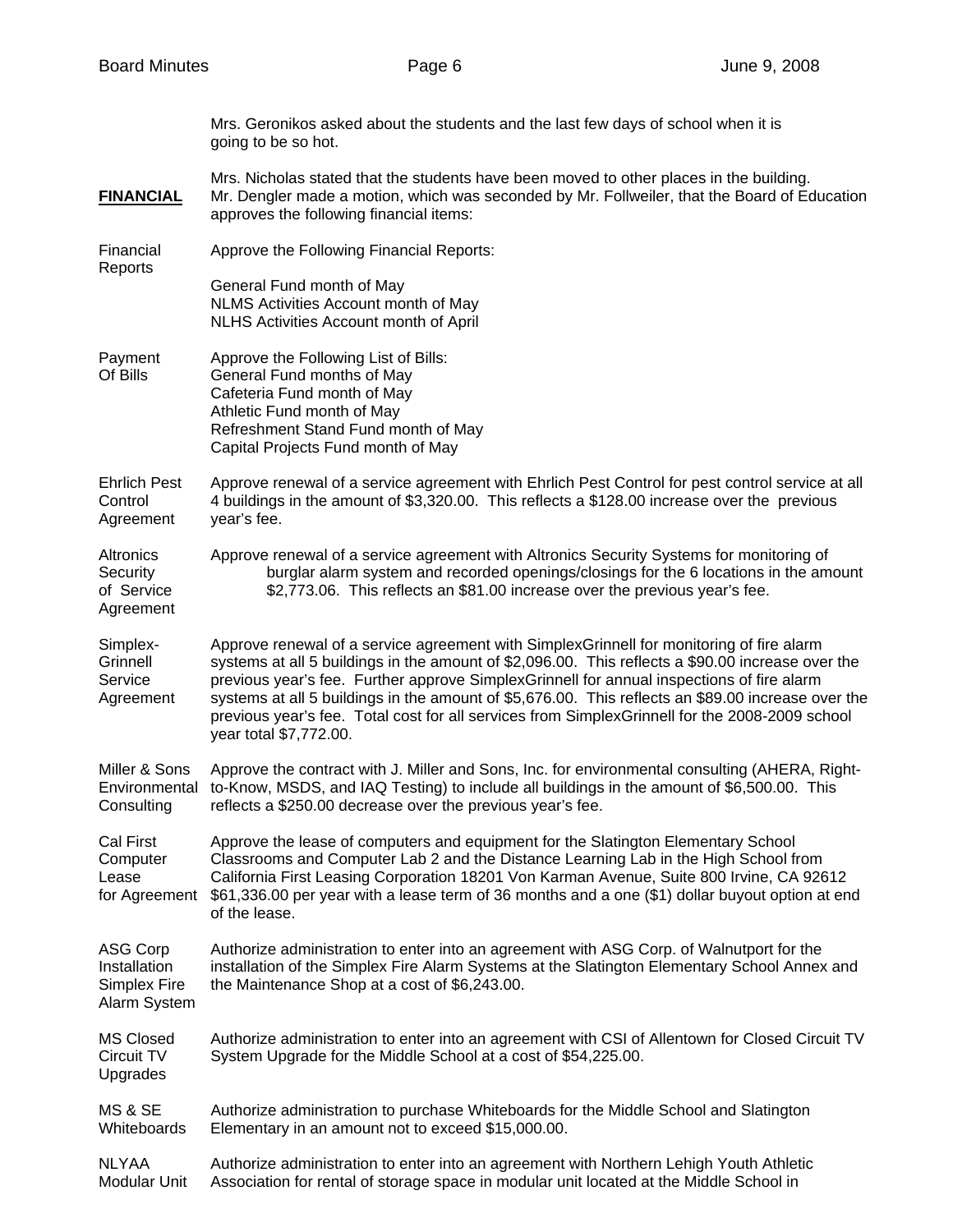accordance with School Board Policy #707.1. Usage<br>Agreement

| <b>FINANCIAL</b><br>(cont.)                                                        | <b>ROLL CALL:</b><br>Mr. Dengler, Mr. Follweiler, Mrs. Ganser, Mrs. Geronikos, Mr. Green, Mr. Williams,<br>YEA:<br>Mr. Hartman (7)<br>NAY:<br>Mrs. Kulp (1)<br>Motion Carried.                                                                                                                                                                                                                                                                                                                                                                                                                                                                                                                                                                                                                                                                                           |  |  |
|------------------------------------------------------------------------------------|--------------------------------------------------------------------------------------------------------------------------------------------------------------------------------------------------------------------------------------------------------------------------------------------------------------------------------------------------------------------------------------------------------------------------------------------------------------------------------------------------------------------------------------------------------------------------------------------------------------------------------------------------------------------------------------------------------------------------------------------------------------------------------------------------------------------------------------------------------------------------|--|--|
| <b>INFOR-</b><br><b>MATION</b>                                                     | Minutes of the Lehigh Carbon Community College Board of Trustees meeting held on<br>May 1, 2008 were distributed.                                                                                                                                                                                                                                                                                                                                                                                                                                                                                                                                                                                                                                                                                                                                                        |  |  |
| <b>RECOG-</b><br><b>NITION OF</b>                                                  | Richard Klocek – Washington Township wanted to thank Dr. Sham for all his hard work and<br>dedication to the district.                                                                                                                                                                                                                                                                                                                                                                                                                                                                                                                                                                                                                                                                                                                                                   |  |  |
| <u>GUESTS</u>                                                                      | Mrs. Geronikos presented Dr. Sham with a thank you gift from the Board of Education. It was a<br>print of children and it is most suiting because of the many accomplishments Dr. Sham has<br>made in the district. The inscription reads, "Dr. Nicholas P. Sham, Sr. in recognition and<br>appreciation for your dedication to our students." That is what his time here has always been<br>about, the kids. We recognize that and we appreciate you for that.                                                                                                                                                                                                                                                                                                                                                                                                          |  |  |
| in<br>He<br>students.                                                              | Dr. Sham stated that there have been great things done in this district from reconfiguration of<br>elementary schools to our early intervention head start program and from our leading the way<br>RtI to leading the way with reading apprenticeship, the adolescent literacy reading program.<br>reminded them that the district has an obligation to do the best that they can do for our<br>He further stated that if students in this district fail that they need to realize that their failure is<br>your failure and you can not let that happen. He thanked the staff that he has worked with from<br>the best teachers to a great administrative team. He stated that in many respects this Board<br>has been supportive of all the things that were needed to be done in the district. Do not look<br>backward but look forward with your new superintendent. |  |  |
| missed.                                                                            | Mr. Williams stated that he feels that every decision that Dr. Sham has ever made he has put<br>the welfare of this district and most of all the students first. His dedication will surely be<br>He feels a great way to measure a leaders effectiveness is to look at the accomplishments that<br>have taken place under their watch. A few of these items include head start pre-kindergarten<br>program, full day kindergarten and the reconfiguration of two elementary schools. We have Dr.<br>Sham to thank for all these great accomplishments.                                                                                                                                                                                                                                                                                                                  |  |  |
|                                                                                    | Mrs. Geronikos wanted to highlight one of Dr. Sham's very important accomplishments which is<br>being the founder of the Northern Lehigh Education Association. Since its inception almost 10<br>years ago, the Foundation has raised close to \$500,000. We have Dr. Sham to thank for this<br>effort.                                                                                                                                                                                                                                                                                                                                                                                                                                                                                                                                                                  |  |  |
|                                                                                    | Mr. Green thanked him for his 20 years of service.                                                                                                                                                                                                                                                                                                                                                                                                                                                                                                                                                                                                                                                                                                                                                                                                                       |  |  |
|                                                                                    | Mr. Zeigler – Slatington Elementary – said that he received two phone calls this past week from<br>Connect-Ed and he wanted to make you aware that the system is working. He wants the bus<br>number to be legible for people to read and he also wants them painted on the roof.                                                                                                                                                                                                                                                                                                                                                                                                                                                                                                                                                                                        |  |  |
|                                                                                    | Sandra Young – Washington Township thanked the Board for all they have done for NLYAA.                                                                                                                                                                                                                                                                                                                                                                                                                                                                                                                                                                                                                                                                                                                                                                                   |  |  |
| <b>APPOINT-</b><br>MENT OF<br><u>DISTRICT</u><br><b>SUPERIN-</b><br><b>TENDENT</b> | Mrs. Ganser made a motion, which was seconded by Mrs. Kulp, that the Board of Education<br>approves the appointment of Mr. Michael W. Michaels as Northern Lehigh School District<br>Superintendent subject to the solicitor's final review and preparation of the final draft of his<br>contract.                                                                                                                                                                                                                                                                                                                                                                                                                                                                                                                                                                       |  |  |
|                                                                                    | Mr. Green stated that his comments are not reflective of the candidate that we are hiring. It has<br>nothing to do with that. He is not protesting Mr. Michaels but the process that was used. He                                                                                                                                                                                                                                                                                                                                                                                                                                                                                                                                                                                                                                                                        |  |  |

feels very insulted that as a Board member with 30 years service and when preliminary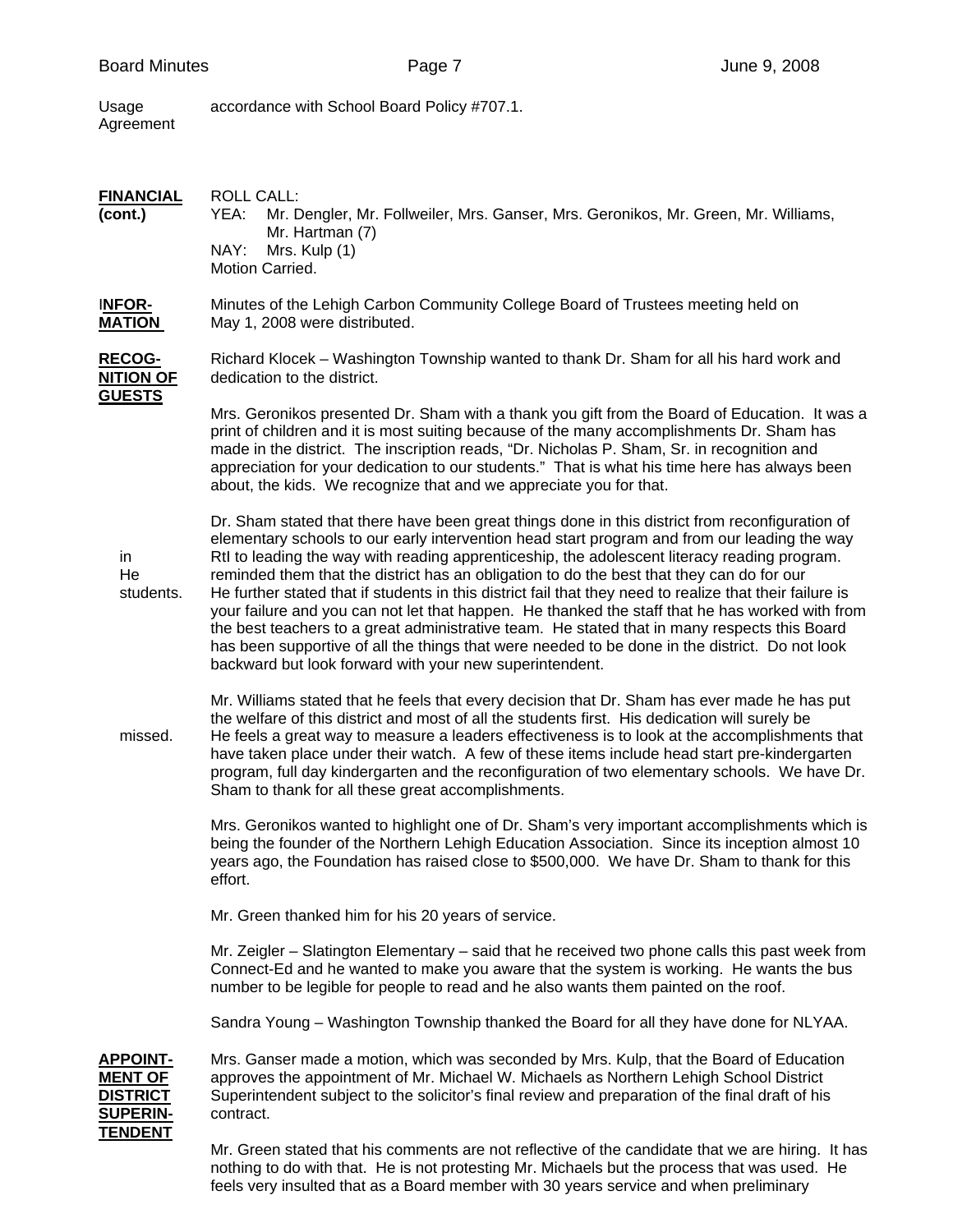interviews were held he was told that if he want to attend he could but he had to sit in the back of the room and he could not ask questions. That did not make him happy. He did not know why he had to do that but was told that is what his role would be. He figured he would let it slide and not make a big deal of it because there will be a second round of interviews and he could further develop his questions for the second round. There was a Special Board Meeting on a

**APPOINT-** Monday night and it was decided what the rules would be and by Tuesday, those rules were **MENT OF** changed to again where he was not allowed to ask a question unless it was presented to the **DISTRICT** monitor and presented it in writing. He had a problem with that and he expressed his problems **SUPERIN-** that night. He has been on numerous superintendent search committees over the years and he **TENDENT** has probably led more superintendent search committees then every Board member here has **(cont.)** participated in up until this point. He knows what questions can be asked and he knows how to ask those questions and if you have a competent monitor and someone asks a question that is out of line they would say, "I'm sorry we can not address that problem" and move onto the next question. He then finds out that we have a candidate that everyone has selected but after going through paper screening, a first interview, a second interview and negotiations, the person is not certified to be a superintendent. He can not believe that. He is appalled by a process that does that. He is appalled by a process that this evening he walks into a meeting at 7:00 and he is handed a proposed contract for a new superintendent without any opportunity to review that, without any input from the solicitor and it is like here it is vote on it. If the process was working properly he should have had that in his hand a week ago. He complained about voting on other things over the years that he got at the last minute and there is nothing more important that a Board will do than hiring a superintendent. He is very upset that he is given an 8 page contract at the last minute that he is to read over, see what he thinks and vote on it this evening and he is just not comfortable with that. He is also not comfortable hiring a superintendent pending the outcome of contract negotiations. If you have ever heard the term "the devils into details" he has seen numerous contracts with teachers, administrators and whoever that on paper everything sounds good and when you sit down and work out the details it just does not work. He feels it would be extremely embarrassing to hire an individual pending working out the

 contract and then we do not work out the contract. He is not sure this would do any good for the prestige of Northern Lehigh School District. Mr. Klocek questioned public input. He personally does not consider 5 people a "good amount of input from the public." Last time we had approximately 50-60 people involved in this process. He compares and contrasts our process with what is going on in Easton now where three finalists were picked, they were brought into the district for an entire day, they were questioned by the students, staff and teachers. Again he said this is about the process, not the individual and he can not vote yes on that appointment this evening.

> Mr. Hartman stated that the contract was a rough draft that he got about a week ago and he presented it to the Board solicitor and he did not hear back from him until today. He further stated that it is his mistake that he did not send Board members a copy of the rough draft and that is why we are voting on the man tonight and not the contract. We are then going to

discuss when we are going to get together to finish this contract. The base contract is there. It just needs a few touchups.

> Mr. Williams echoed Mr. Hartman's thoughts. He to shared Mr. Green's thoughts about being hesitant about voting when a contract is not 100% finalized. The Board did contact the solicitor this evening and he had informed the Board that any changes that would be made would not change anything of any substance in the contract that it was more or less wording and just specifying certain things that may need more or less understanding. Salary and things of substance have already been agreed upon between the candidate and the Board. We are only talking about final language. We will have to hold a special meeting before the end of the month so Mr. Michaels can begin work on July 1, 2008.

> Mrs. Ganser stated that as a Board we were permitted to ask the gentleman questions. We did have a consultant who supervised our search and we took direction from him and he just wanted to keep everything legal. People from the community were permitted to e-mail questions or to give questions to any board members. This information was on the web site. She just wanted to make sure that everyone is aware that this was fairly done.